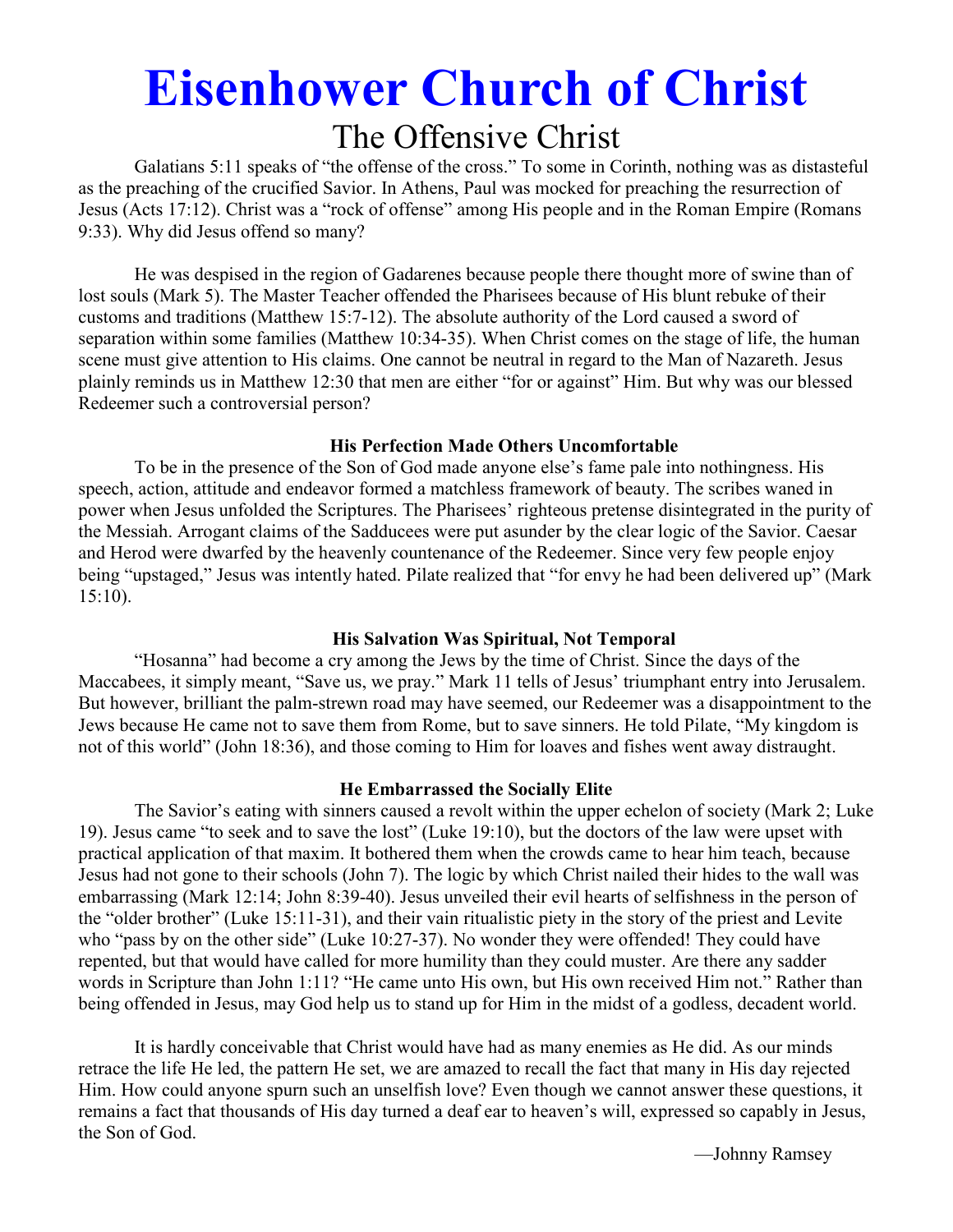## Prayer Request

Hannah Weakland has requested prayers for her co-worker's father, **Philip Garza,** who will be undergoing tests to see if the growth he has is cancerous. Philip is in need of prayers.

Please keep in your prayers, the people in **Ukraine,** especially our Christian brethren, who are under attack from Russia. Please pray that these attacks end, and the people can return to their homes if it be God's Will.

## **Concerns Update**

**LaDonna Chism** went home from the hospital on Wednesday, February 23rd. She is slowly improving. Keep LaDonna in your prayers.

The plans for **Ora McAfee** to move into Lincoln Towers did not work out. She is living with her nephews in Desoto, TX for now until something else can be arranged.

**Patsy Mitchell's** knee replacement surgery on the 22nd went well. She went home the next day. Patsy will have six weeks of physical therapy.

## Prayer List

Dr. Hank Abrams; Sheila Alcazar; Wayne Anderson; Betty Branson; Bill and Mary Brown; Glenna Callendar; LaDonna Chism; Dana Erwin; Hattie Gilmore; Doug Guynn; Rosanna Herrera; Tiffany Horton; Lon Howard; Ora McAfee; Patsy Mitchell; Melissa Moore; Juan & Estella Morolez; Cain Pilgrim; Bruce & Trina Plyler; Chasidy Rayos; Carlos Reyes; Daniel Reyes; Lisa Salas; Amanda Sarabia; Benny & Lajanna Simms; Marilyn Upshaw; Terresia Weaver; Lisa Wells; Janet Wesson; Charles Wood; John Wood, Julia York.

## Eisenhower's Shut-ins

Dusty and Kathy Marshall; Glenna Callendar; Janelle Shirley and Marilyn Upshaw

## Youth

Bible Quiz Question …

When Jesus spoke of "wolves in sheep's clothing" who was He referring to?

Last Week's Quiz Answer…

Ruth's first husband was Mahlon. (Ruth 4:10)

## **Events**

Watch **"***In Search of the Lord's Way"* Sunday mornings at 7:30 am on KWES TV 9.

## Thoughts to Remember...

Don't let yesterday use up too much of today.

The man who believes he can do something is probably right, and so is the man who believes he can't. Hard work is often the easy work you didn't do at the proper time.

## Mock; Delay; or Trust and Obey

 Paul preached the truth to Greek philosophers and the judges of the Court of Areopagus (Acts 17). After contrasting the one true God with the idols of Athens, Paul warned them of the day when Jesus will judge the word and affirmed His resurrection from the dead (Acts 17:24-31).

 Response to the Gospel in Athens fell into three categories which is seen in people's reactions today; Some mocked (Acts 17:32). Remember, Paul was dealing with Greeks who were well-versed in philosophy. The idea that a man named Jesus was killed, but arose from the dead, seemed like utter